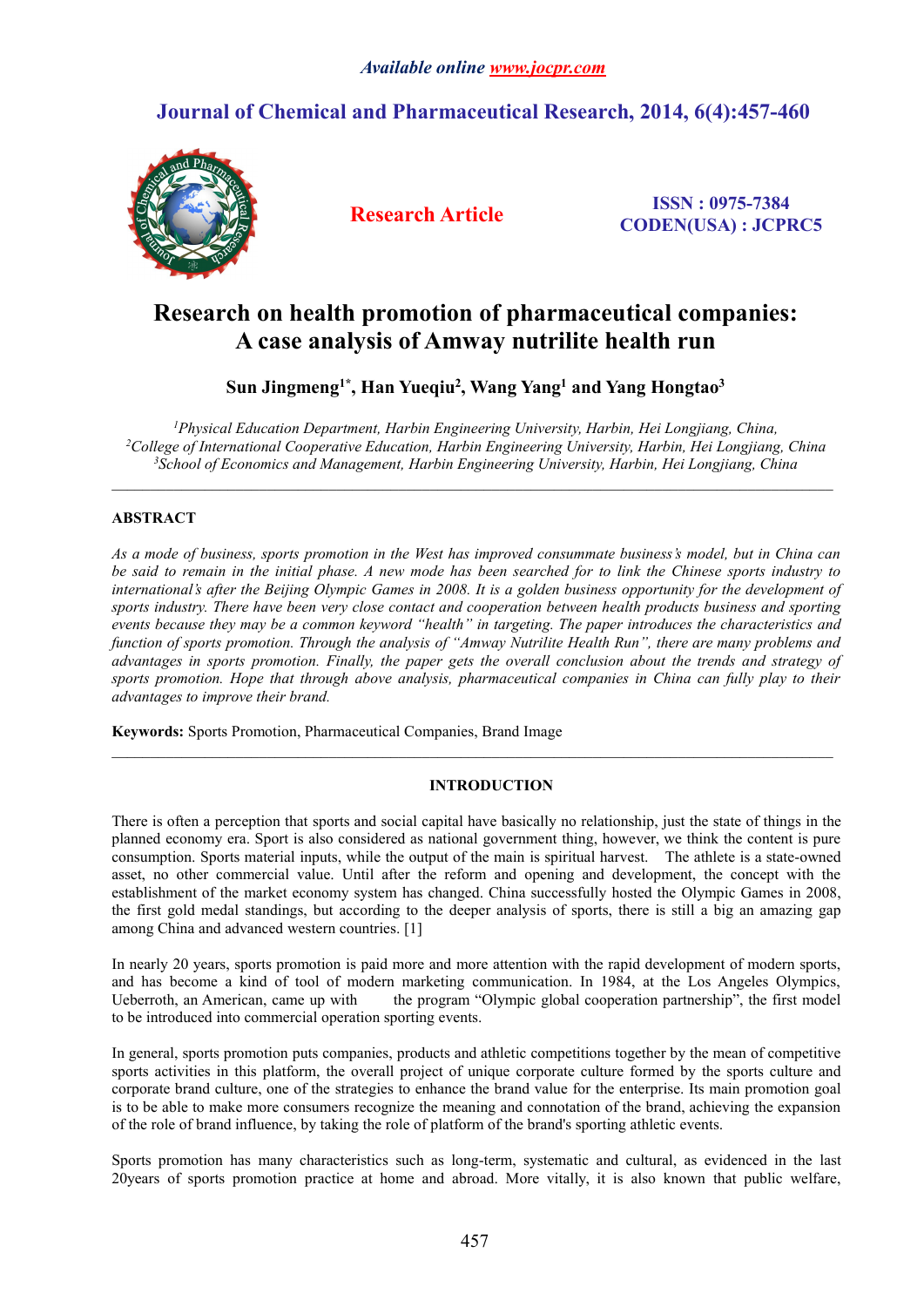interactive and experiential brand communications features for businesses provide a good way of marketing communications for businesses, and sports promotion becomes another marketing tool processed with unmatched spreading advantage.

*\_\_\_\_\_\_\_\_\_\_\_\_\_\_\_\_\_\_\_\_\_\_\_\_\_\_\_\_\_\_\_\_\_\_\_\_\_\_\_\_\_\_\_\_\_\_\_\_\_\_\_\_\_\_\_\_\_\_\_\_\_\_\_\_\_\_\_\_\_\_\_\_\_\_\_\_\_\_*

First, carrying out marketing activities by means of the sports events can provide enterprises the platform to show their products and culture, achieving to boost sales and profit, while the sports concepts such as justice, fairness, friendship and cooperation also put corporate brand awareness and affinity to much higher level. Secondly, the mode of transmission of sports promotion is more common and easier to be accepted.

The popular feature, that is sports communication facilitates good communication between the enterprise and the audience, can quickly sports fans in sports affection translate ports fans in sports affection into purchasing power of enterprise products. Results of a survey in the United States prove that, in a choice of a variety of marketing methods, 64% of consumers prefer to buy products manufacturer of sports sponsorship; the payoff is triple than that by routine advertising with the same funding.[2]

China with a huge potential for the global sports market is increasingly concerned by sports promotion. Exploring Chinese market using the communications platform to win business opportunities, enhance brand value has become a major competitive strategy of multinational companies.[3] Coca-Cola, Samsung, Panasonic Kodak, VISA and many other world-class multinational companies have participated in the 2008 Beijing Olympics "partners" and other sports promotion activities.

In addition, pharmaceutical companies also carry out varies of sports promotion, and the reason is that the concepts of pharmaceutical companies and sports are consistent to some degree, which is purposed by health, accepted more easily by the public.



**DEVELOPMENT STAGES OF MARKETING MODELS OF CHINESE HEALTH PRODUCTS**

**Figure 1 Phase diagram of marketing model development**

Since the 1980s, Chinese health products industry has experienced development for 20 years, as the following three stages: product-driven, marketing-driven, and is currently moving into a service-driven stage. [4]

## a)The initial stage of product-driven

Produced in the 1980s, the Sun God and Beijing Royal Jelly are the typical representatives, and they are cored on products, emphasize functional value processing for the public, put product-specific features as the main driver, with little advertising and a certain background and news background promoting product sale.

## b)The developing stage of marketing-driven

Produced in the late 1990s, Melatonin is the typical representative, characterized on a variety of marketing tools as the core, focusing on all consumer groups, taking full advantage of information asymmetry, driving the market by a series of advertising and hyping.

## c)The stepping stage of service-driven

Produced in the early 21 century, Midrib, and L.photopic are the typical representatives, characterized on customer satisfaction as the core, providing a full range of services for the health of consumers, promoting a totally new concept of health for different consumers, providing personalized service, in-depth market and customer segments, pursuing 100% customer satisfaction.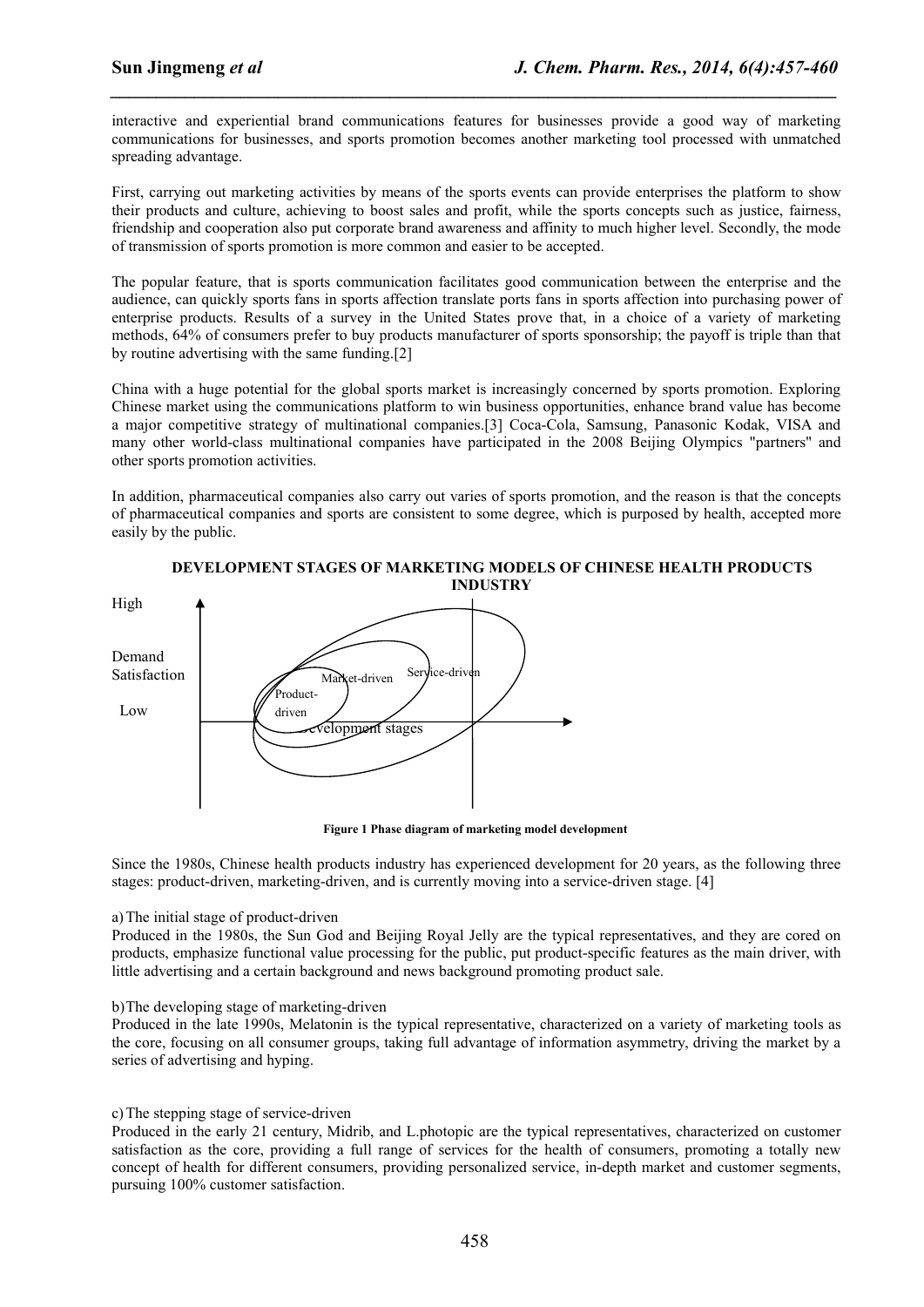## **OVERVIEW OF AMWAY NUTRILITE HEALTH RUN**

The "Amway Nutrilite Health Run"exclusively titled by the Amway (China) Co. Ltd. has successfully held for the seventh times successfully, since its first session on June 8, 2002, and promoted into Hangzhou, Shanghai, Guangzhou, Wuhan, Chengdu, Jinan and other 21cities in June 2008.

*\_\_\_\_\_\_\_\_\_\_\_\_\_\_\_\_\_\_\_\_\_\_\_\_\_\_\_\_\_\_\_\_\_\_\_\_\_\_\_\_\_\_\_\_\_\_\_\_\_\_\_\_\_\_\_\_\_\_\_\_\_\_\_\_\_\_\_\_\_\_\_\_\_\_\_\_\_\_*

Health Run is a non-athletic fitness activity that everyone can participate in, and run orwalk the way to the completion of the course. Activities of the day include: launching ceremony, 5.5km non-competitive health run and fitness activities show in the end of the stadium, aiming to create a community reunion, family reunion lighthearted grand fitness festival.

According to AC Nielsen authoritative survey, the brand awareness of Nutrilite in major cities has reached to 86%; In the surveyed population in Beijing, Shanghai and Hangzhou, Amway (China)'s reputation reached 83%; related to the last quarter of 2007, Amway (China) achievements in first quarter of 2008 had a 11% growth and continued to move in a better direction. These data show that Amway's dissemination activities have achieved obvious results on the level of consumer awareness, psychology and attitude level and operational level.

#### **Figure 2 Mutatis Mutandis Table of Amway and X Event**

| Enterprise | Event Name                    | Time | Number of<br>Cities | population | harge or<br>Not. | Awards                                                                               |
|------------|-------------------------------|------|---------------------|------------|------------------|--------------------------------------------------------------------------------------|
| Amwav      | Amway Nutrilite<br>Health Run | 2002 | 70                  | 2800000    | Yes              | Top ten marketing event in 2003, the Guinness<br>Book of World Records in 2011, etc. |
|            | X Walk                        | 2010 | 20                  | 360000     | No               | China Effie Awards (2011) image of the Bronze<br>category. Guinness World Records    |

As the most successful companies of Health Run, they have their own advantages. However, whether it is the former or the latter, these two companies received a stable and sustained brand platform by the continuing sponsor for Health Run. The data shows that the preference from consumers who know Nutrilite Health Run is 11% higher than that from who do not know, and the Amway's preference is 16% higher. The marketing effect is obvious. [5]

## **ANALYSEIS OF WAYS OF DISSEMINATION EFFECTS**

Dissemination effects are with individual micro-social and macro-social effects of double meaning. Microscopically, it refers to the spread with a motive to convince the behavior of those who pass the psychological changes caused by the attitude and behavior of the subject; macroscopically it refers to the dissemination activities, especially the activities of the mass media and those who pass the resulting social the sum of all the impact and results. Dissemination effects based on the logical order of their occurrence can be divided into three levels: the cognitive-level effects, the mental and attitude-level effects, the action-level effects. [6]

## **a)The Cognitive-Level ——Enhance Visibility**

The cognitive dissemination effects are the increase in the amount of knowledge and the change of knowledge construction, which is caused in the role of external information on human perception and memory system. During the Olympic marketing actual combat, Nutrilite achieved cognitive dissemination effects primarily through the following channels:

In 2005, Amway (China) Co. Ltd. Donated \$ 6 million to Shanghai 2007 Special Olympics Preparations Center and rename the company's charity "Amway Nutrilite Health Run" re-named "Amway Nutrilite Health Run - for the 2007 World Special Olympics Come on". Thanks to Special Olympics, major companies to participate in social activities with their larger newsworthy, becoming one part of the Special Olympics in the media coverage of major social events, while Nutrilite has also become the object being reported, were riding style spread.

#### **b)The Mental and Attitude-Level——Enhance Reputation**

#### i. Accurately Meet the Psychological Needs of Consumers

Consumers are more interested in the information meeting their needs with the goodwill, and currently health has become a common trend psychosocial need. Nutrilite accurately capture the trend, and meet people's health needs with their nutritional function. Nutrilite expressed in the main television advertising in 2007, "Health is your future is your", causing consumers strong psychological resonance.

## ii. Spokesperson Brings Reputation

The credibility of the source is one of the factors that affect dissemination effects, which include professional authority, credibility. Liu Xiang, for example, made the 2004 Olympic 110 meters hurdles champion humbling achievement, and frequently succeed in latter events. He isundoubtedly authoritative sports professional. Liu Xiang in the ad personally demonstrated good health and created a better future, and a profound interpretation of Nutrilite